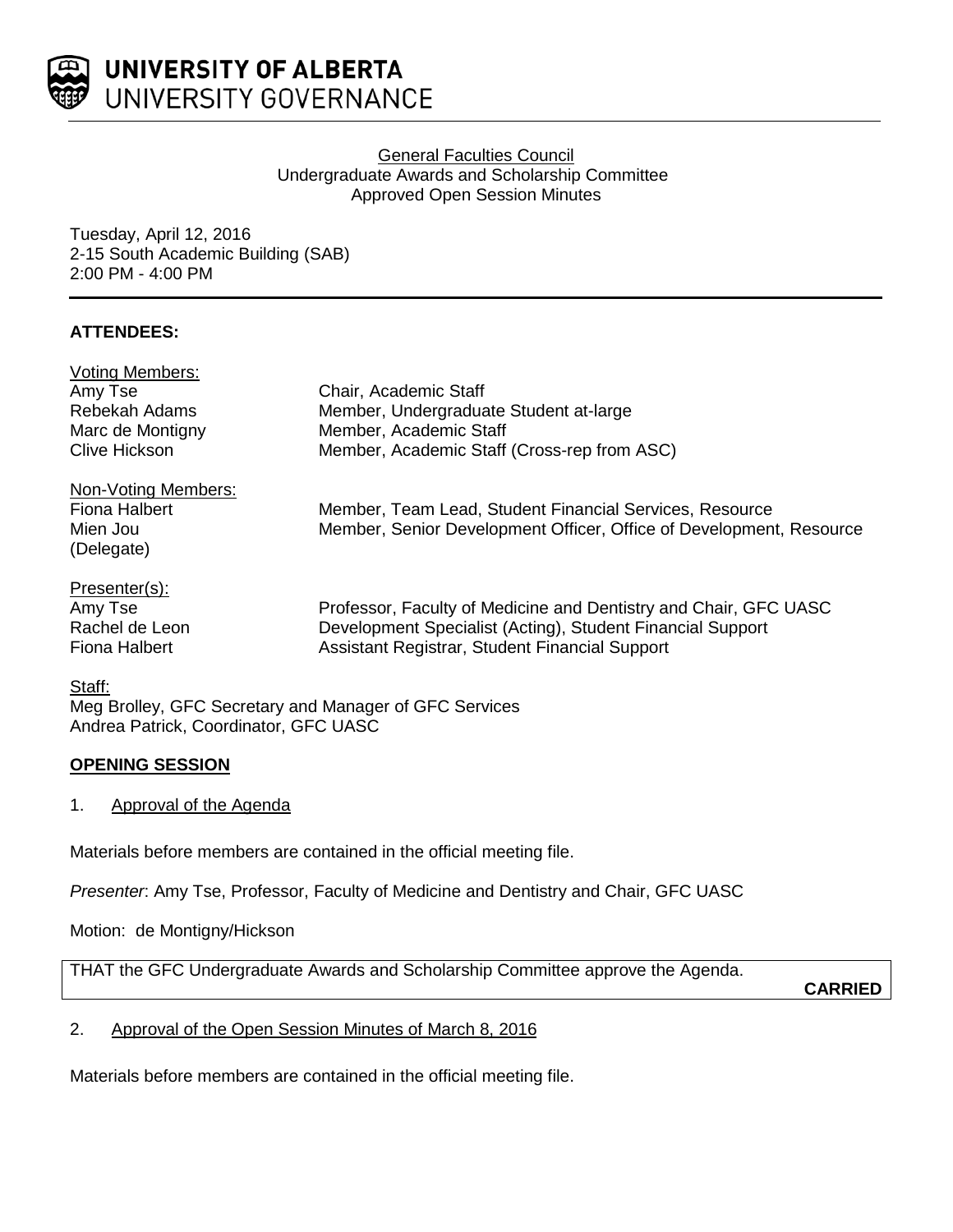*Presenter*: Amy Tse, Professor, Faculty of Medicine and Dentistry and Chair, GFC UASC

## *Discussion*:

It was noted that a member present at the meeting of March 8, 2016 was not included in the Attendees section of the Minutes.

Motion: de Montigny/Adams

THAT the GFC Undergraduate Awards and Scholarship Committee approve the Minutes of March 8, 2016, as amended.

**CARRIED**

## 3. Comments from the Chair

The Chair thanked departing undergraduate student members for their service to the Committee.

# **ACTION ITEMS**

## 4. New Undergraduate Awards and Bursaries for Approval (April 12, 2016)

Materials before members are contained in the official meeting file.

*Presenter*: Rachel de Leon, Development Specialist (Acting), Student Financial Support

*Purpose of the Proposal*: To approve new undergraduate awards, scholarships and bursaries.

*Discussion*:

Ms de Leon presented new undergraduate awards, scholarships and bursaries for members to consider. She also pointed out the addition of an extra item for consideration at the meeting, and it was distributed to members in hard copy for review. During the discussion in regards to these items, members expressed numerous comments, questions and suggestions.

Item 3: Members discussed the name of the program listed in the award.

Item 4: Members sought clarification regarding the year of study requirement of this item, as well as the funding source.

Item 8: Members discussed the language used in this item surrounding the term "leadership", as well as the full course load requirement.

Item 10: Members suggested changes to grammar and punctuation within this item.

Motion: de Montigny/Hickson

THAT the GFC Undergraduate Awards and Scholarship Committee approve, under delegated authority from General Faculties Council, new Undergraduate Awards and Bursaries, as submitted by Student Financial Support and as set forth in Attachment 1, as amended, to be effective immediately.

**CARRIED**

#### 5. Amendments to Existing Undergraduate Awards and Bursaries for Approval (April 12, 2016)

Materials before members are contained in the official meeting file.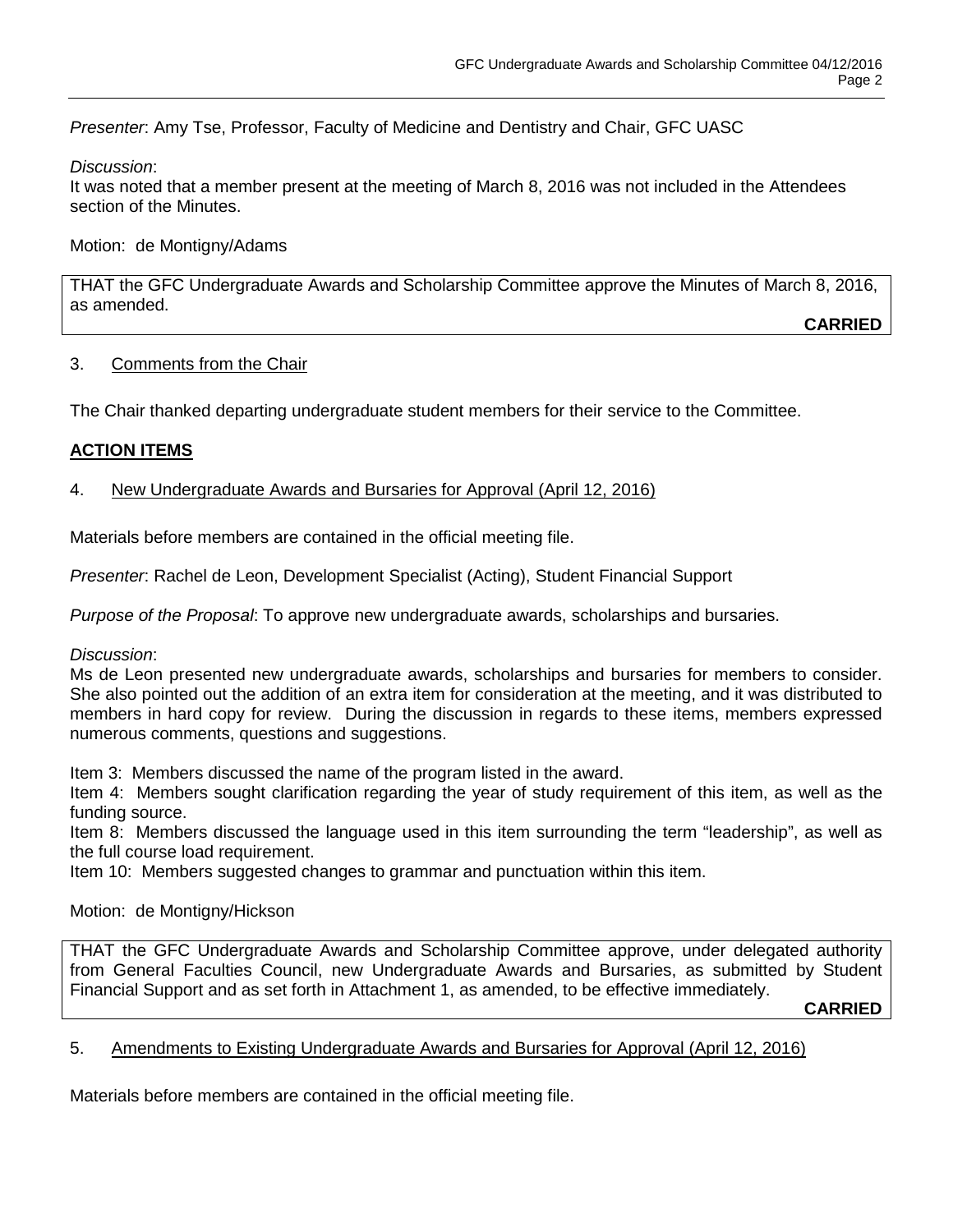*Presenter*: Rachel de Leon, Development Specialist (Acting), Student Financial Support

*Purpose of the Proposal*: To approve changes to existing undergraduate awards, scholarships and bursaries.

### *Discussion*:

Ms de Leon presented proposed changes to several existing awards, bursaries and scholarships to members. During the discussion in regards to each item, members provided several suggestions and comments.

Item 1: Members suggested additional clarification surrounding the course's location, whether within the Faculty of Science or at Augustana Faculty.

Item 3: Members discussed the definition of full normal course load, and the specific manner in which the funds would be divided by year.

Item 5: Members sought clarification regarding the essay within this award, and requested that the Conditions be clarified in terms of the course requirement.

Item 6: Members discussed how the funds would be divided in the event of a tie, and suggested edits to grammar and punctuation.

Item 7: Members discussed the dollar value of this medal, as the worth of certain metals fluctuate throughout time.

Item 8: Members made changes to the wording of this award and suggested minor changes to punctuation.

## Motion: Adams/Hickson

THAT the GFC Undergraduate Awards and Scholarship Committee approve, under delegated authority from General Faculties Council, amendments to Existing Undergraduate Student Awards and Bursaries, as submitted by Student Financial Support and as set forth in Attachment 1, as amended, to be effective immediately.

#### **CARRIED**

# **DISCUSSION ITEMS**

6. Review of Terms of Reference and Delegated Authority - GFC Undergraduate Awards and Scholarship Committee (UASC)

Materials before members are contained in the official meeting file.

*Presenter(s)*: Amy Tse, Professor, Faculty of Medicine and Dentistry and Chair, GFC UASC; Meg Brolley, GFC Secretary and Manager of GFC Services; Andrea Patrick, Coordinator, GFC UASC

*Purpose of the Proposal*: To review the GFC Undergraduate Awards and Scholarship Committee (UASC) current delegated authority from General Faculties Council to ensure that it remains current and appropriate and to provide recommendations to General Faculties Council by way of the GFC Executive Committee on the renewal of, or revisions to, the delegated authority and any other changes to the terms of reference.